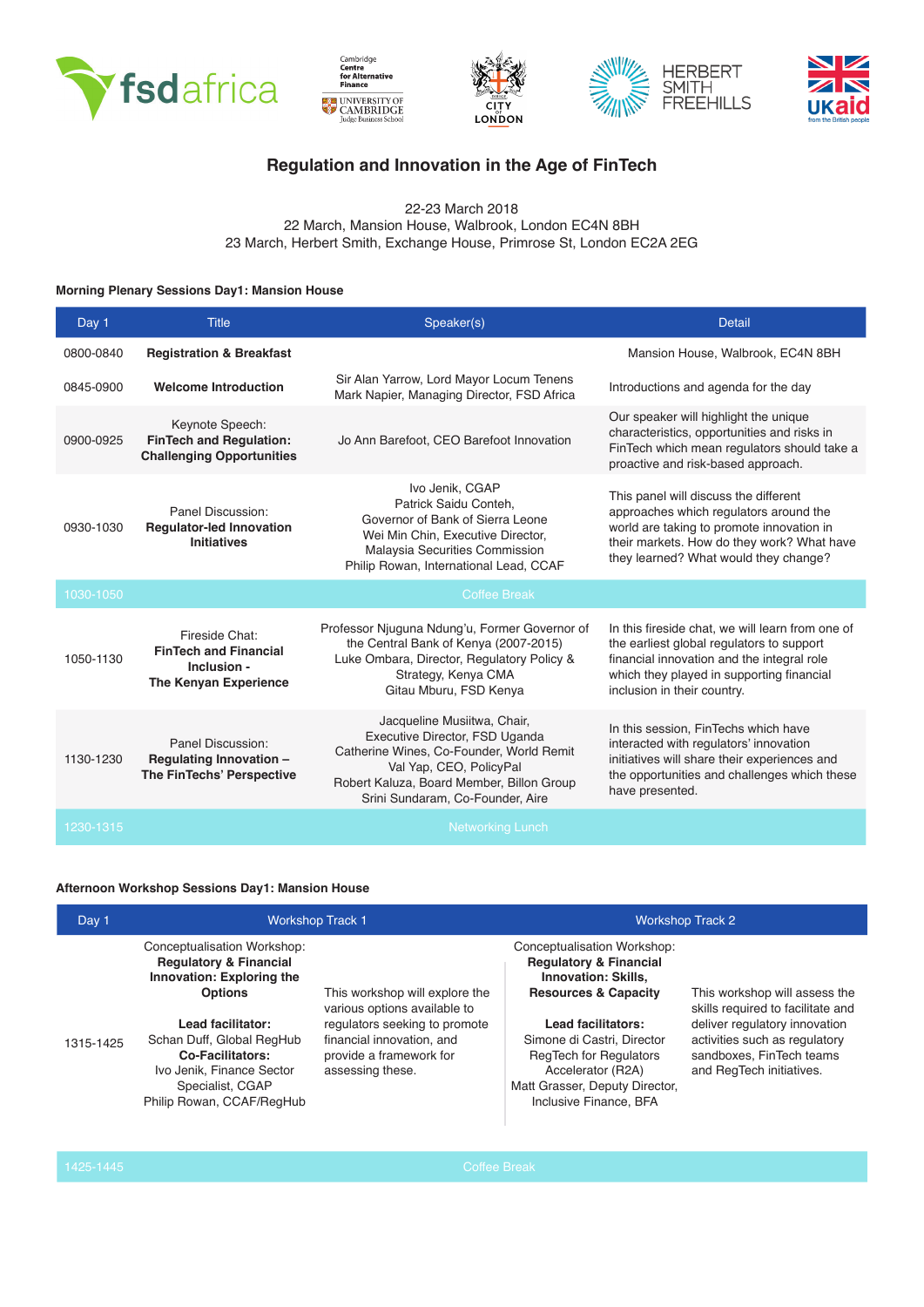

I









| Day 1     | <b>Workshop Track 1</b>                                 |                                                                                                          |                                                                                        | <b>Workshop Track 2</b>                                                                     |
|-----------|---------------------------------------------------------|----------------------------------------------------------------------------------------------------------|----------------------------------------------------------------------------------------|---------------------------------------------------------------------------------------------|
|           | Implementation Workshop:<br><b>Requlatory Sandboxes</b> | This workshop will focus on the<br>principles for building a sand-<br>box, including legislation, tools, | Implementation Workshop:<br><b>RegTech for Regulators</b><br><b>Lead Facilitators:</b> | This workshop will provide an<br>introduction to some of the<br>most promising technologies |
| 1445-1600 | <b>Lead Facilitor:</b>                                  | resourcing, safeguards and                                                                               | Simone di Castri, Director                                                             | and tools to help regulators                                                                |
|           | Philip Rowan, CCAF/RegHub                               | implementation strategies.                                                                               | <b>RegTech for Regulators</b>                                                          | supervise, monitor and                                                                      |
|           | <b>Co-Facilitators:</b>                                 |                                                                                                          | Accelerator (R2A)                                                                      | facilitate regulatory reporting.                                                            |
|           | Schan Duff, RegHub                                      | It will also enable regulators                                                                           | Matt Grasser, Deputy Director,                                                         |                                                                                             |
|           | Ivo Jenik. Financial Sector                             | to share their own insights on                                                                           | Inclusive Finance, BFA                                                                 | It will also enable regulators                                                              |
|           | Specialist, CGAP                                        | the benefits, risks and optimal                                                                          | <b>Co-Facilitators:</b>                                                                | to share their own insights on                                                              |
|           | Kieran Garvey, CCAF                                     | approaches to regulatory                                                                                 | JoAnn Barefoot, CEO,                                                                   | the benefits, risks and optimal                                                             |
|           | Mike Chapman, City of London                            | sandboxes.                                                                                               | Barefoot Innovation                                                                    | approaches to RegTech.                                                                      |
|           |                                                         |                                                                                                          | Ahmed Dermish, UNCDF                                                                   |                                                                                             |

#### **Morning Plenary Sessions Day2: Exchange House, EC2A 2EG**

| Day 2     | <b>Title</b>                                                                                                | Speaker(s)                                                                                                                                                                                                                          | <b>Detail</b>                                                                                                                                                                                                                                        |
|-----------|-------------------------------------------------------------------------------------------------------------|-------------------------------------------------------------------------------------------------------------------------------------------------------------------------------------------------------------------------------------|------------------------------------------------------------------------------------------------------------------------------------------------------------------------------------------------------------------------------------------------------|
| 0800-0840 | <b>Registration &amp; Breakfast</b>                                                                         |                                                                                                                                                                                                                                     | Exchange House, EC2A 2EG                                                                                                                                                                                                                             |
| 0845-0900 | <b>Welcome Introduction</b>                                                                                 | Andrew Roberts, Partner, HSF<br>Robert Wardrop, Director & Co-Founder, CCAF                                                                                                                                                         | Introduction and Agenda                                                                                                                                                                                                                              |
| 0900-0925 | Key Note:<br><b>Requlation &amp; Policy for</b><br><b>FinTech Market</b><br><b>Development</b>              | Julian Adams.<br>Group Regulatory & Government Relation Director,<br>Prudential                                                                                                                                                     | In this keynote speech, our speaker will<br>share their insights into the array of tools and<br>stimulation measures available to regulators<br>to promote FinTech market development.                                                               |
| 0930-1030 | Panel Discussion:<br><b>Deconstructing Open</b><br><b>Banking</b>                                           | Chair, Imran Gulamhuseinwala,<br>Trustee, Open Banking Implementation Entity<br>Louise Beaumont, Co-Chair TechUK Open Banking<br><b>Working Group</b><br>Graham Wright, CEO MicroSave<br>Simon Vans-Colina, Monzo Open Banking Lead | This session will explore the coming<br>phenomenon of Open Banking. What are the<br>benefits and risks for markets, firms and<br>regulators? What are the key constituents<br>and building blocks of what is required to<br>facilitate open banking? |
| 1030-1050 |                                                                                                             | <b>Coffee Break</b>                                                                                                                                                                                                                 |                                                                                                                                                                                                                                                      |
| 1050-1150 | Panel Discussion:<br>RegTech: Tools & Tech for<br><b>Regulators</b>                                         | Chair, Ahmed Dermish, UNCDF<br>Subas Roy, Chair,<br>International Association for RegTech<br>Simone di Castri, Director,<br>RegTech for Regulators Accelerator (R2A)<br>Dragan Oremuš, CRT.hr                                       | This panel will discuss some of the most<br>promising technologies, tools and<br>approaches to help regulators do their jobs,<br>while also enabling firms to better meet their<br>requlatory requirements.                                          |
| 1150-1250 | Panel Discussion:<br><b>Regulatory Implications of</b><br><b>DLT, Virtual Currencies and</b><br><b>ICOs</b> | <b>Chair, Keith Bear, Financial Markets, IBM</b><br>Michel Rauchs, DLT & Crypto-Assets, CCAF<br>Immaculate Motsi, Warwick University<br>Raoul Lumb, Simons Muirhead & Burton<br>Oliver Oram, Founder, ChainVine                     | This session will provide an introduction to<br>Distributed Ledger Technology, digital<br>currencies and ICOs and their implications<br>for regulators.                                                                                              |
| 1250-1350 |                                                                                                             | <b>Networking Lunch</b>                                                                                                                                                                                                             |                                                                                                                                                                                                                                                      |